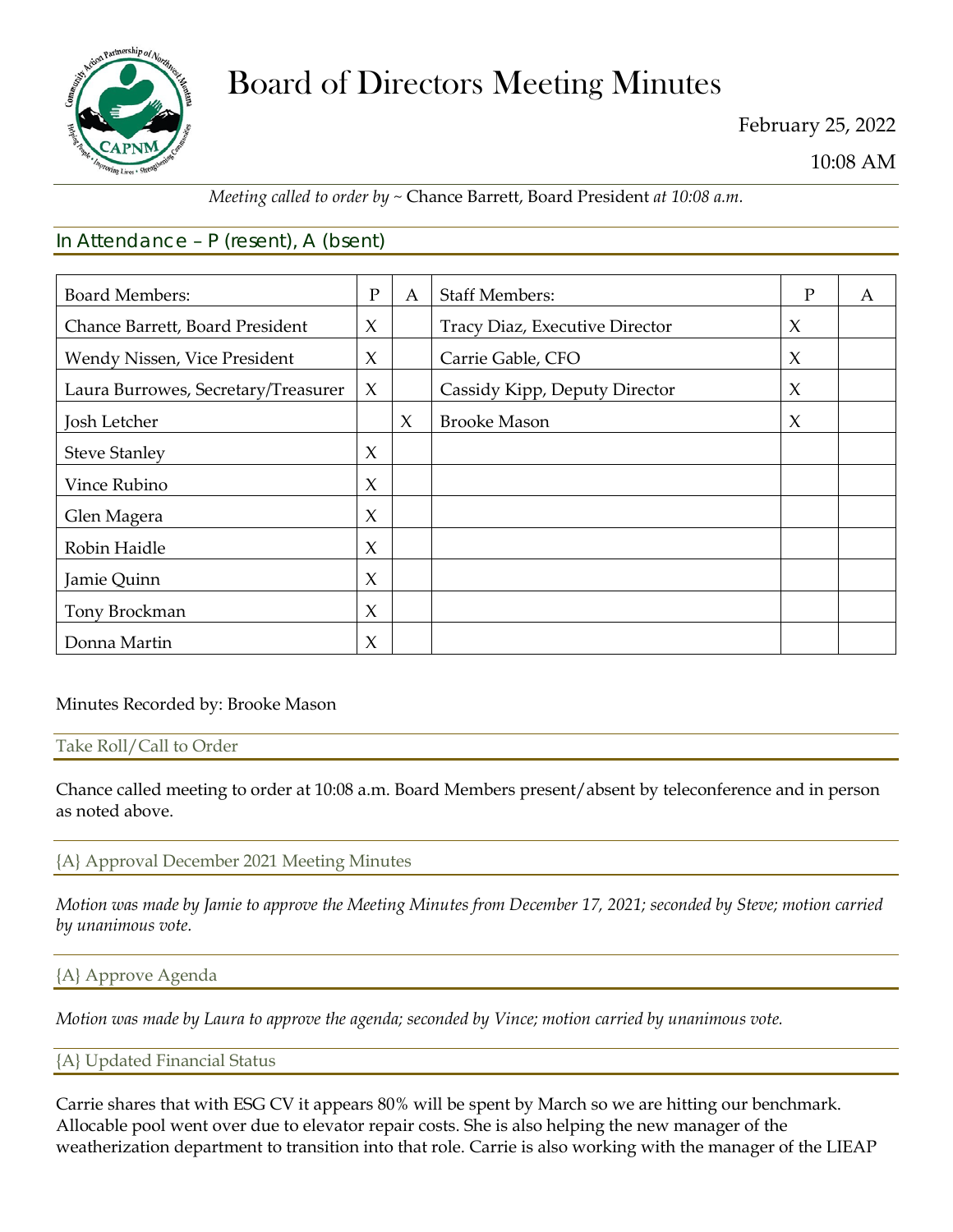program to process budgets and workplans for several new and reoccurring yearly grants. Currently Housing is showing a profit, especially in Section 8 due to a grant from late last year.

*Motion was made by Steve to approve financial status; seconded by Wendy; motion carried by unanimous vote.*

{B} Asset Management Committee Report/discussion

We are currently developing an RFP for property management vendors. Asset management committee discussed and approved draft with minor changes, including possibly adding performance benchmarks. Vince shares that we are also looking at the purchase of three modular trailers to be used for low income/homeless housing. The payment could possibly come from unrestricted housing funds for the first round of purchased trailer units. Alternatively we can see about getting state funded approval to use CSBG funds. The total cost would be \$270,000 for the three trailers which include six studio units in two of the modular and five studio units, one of which is ADA compliant, in a third modular. We may purchase more units in the future.

*Motion was made by Jamie to approve purchase of three units@\$270,000; seconded by Steve; motion carried by unanimous vote.*

### {A} Approve Consent Agenda

Cassidy presents the Consent Agenda. Updates include letters of engagement for taxes which went out, the new water program and a new housing stability services program.

*Motion was made by to Laura approve the Consent Agenda; seconded by Tony; motion carried by unanimous vote.*

## {A} CHDO Application Approval

Cassidy explains that the state has informed us that we do not have to continue to do the CHDO application but we will continue to do so moving forward on an annual basis to keep our credentials active and to have the ability to pursue future funding. Small adjustments were noted on the application specific to location of properties. Board approved submitting the application with changes.

*Motion was made by Robin to approve the CHDO application; seconded by Jamie; motion carried by unanimous vote.*

#### {B} Questions on Program Reports

Tracy shares updates on Fairbridge. Prior to the selling we were trying to figure out how to postpone the eviction of long-term residents. There was no real solution to the problem. A lot of local hotels do not offer extended stay and there was a housing shortage. The Samaritan House opened up their annex to accommodate the residents. We had a meeting at the Elks Club with the residents prior to the eviction; 75 residents attended. A private donation of \$480,000 good for up to 30 days was made to help the residents with the hopes that this money will cover three months of rent per individual. Tracy will do follow up calls to track usage of the funds.

The forthcoming concern is eviction of the Blue and White Hotel.

#### {B} Agency Personnel Status

Tracy shares we received two applications and that these applicants were interviewed but not hired. We currently have seven positions open. Cassidy and Bob are working on social media to get the word out. The housing department has the most need to fill positions.

We took an ET staff and split his time between the new HSS program. He may go to full time in that position in the future.